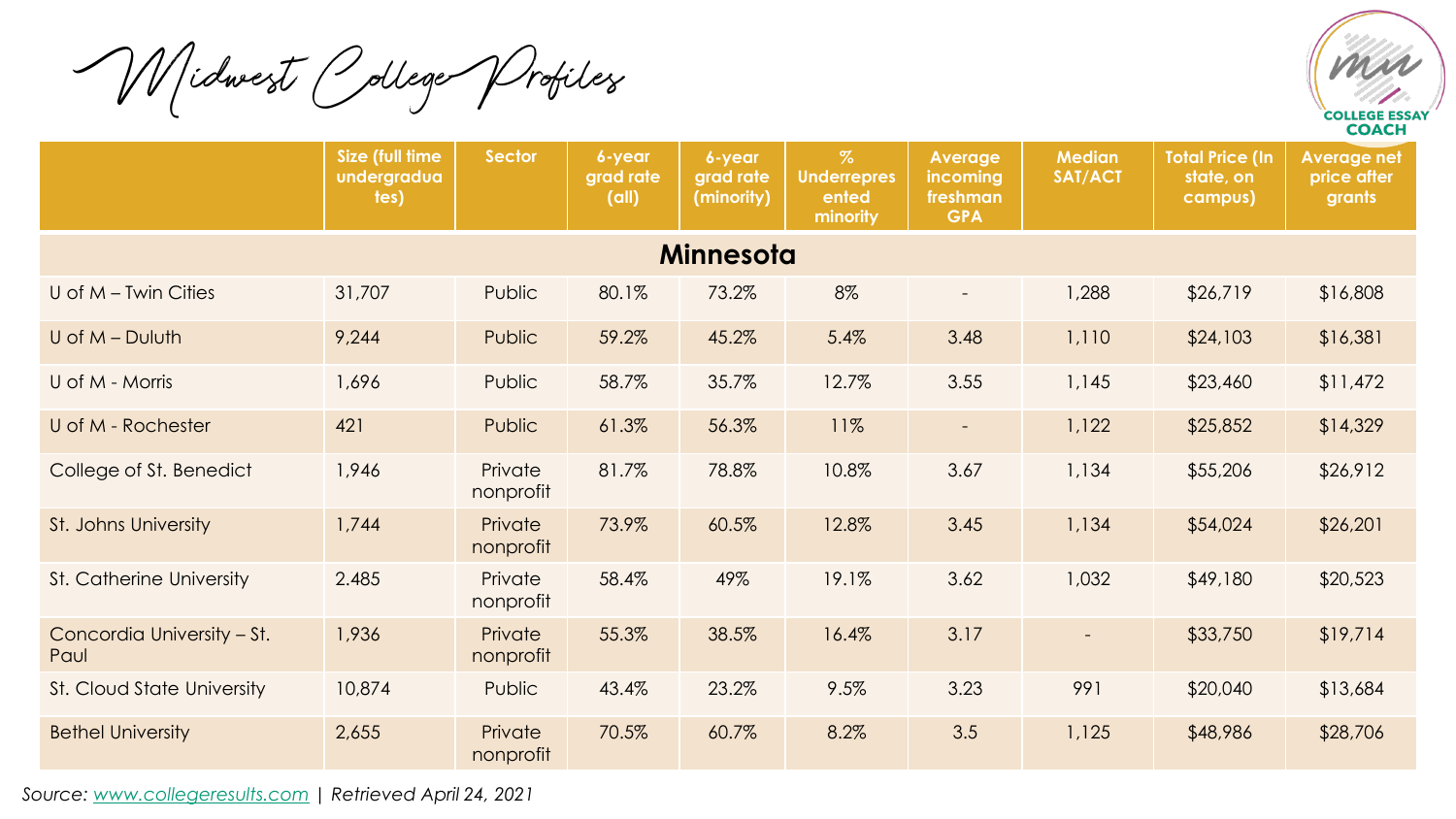Midwest College Profiles



|                             | <b>Size (full</b><br>time<br>undergra<br>duates) | <b>Sector</b>        | 6-year grad<br>rate (all) | 6-year grad<br>rate<br>(minority) | $\%$<br><b>Underrepres</b><br>ented<br>minority | Average<br><b>incoming</b><br>freshman<br><b>GPA</b> | <b>Median</b><br>SAT/ACT | <b>Total Price</b><br>(In state, on<br>campus) | <b>Average net</b><br>price after<br>grants |  |  |  |
|-----------------------------|--------------------------------------------------|----------------------|---------------------------|-----------------------------------|-------------------------------------------------|------------------------------------------------------|--------------------------|------------------------------------------------|---------------------------------------------|--|--|--|
| <b>Outside Minnesota</b>    |                                                  |                      |                           |                                   |                                                 |                                                      |                          |                                                |                                             |  |  |  |
| U of WI - Madison           | 29,538                                           | Public               | 87.2%                     | 79.8%                             | 7.2%                                            | 3.84                                                 | 1,302                    | \$25,230                                       | \$15,910                                    |  |  |  |
| U of WI - Eau Claire        | 9,674                                            | Public               | 66.6%                     | 53.7%                             | 3.7%                                            | $\sim$                                               | 1,110                    | \$19,900                                       | \$14,398                                    |  |  |  |
| Loyala University Chicago   | 10,663                                           | Private<br>nonprofit | 77.2%                     | 68.2%                             | 20.3%                                           | 3.65                                                 | 1,195                    | \$58,602                                       | \$34,526                                    |  |  |  |
| <b>Creighton University</b> | 4,068                                            | Private<br>nonprofit | 76.5%                     | 64.9%                             | 10.9%                                           | 3.76                                                 | 1,213                    | \$52,206                                       | \$31,481                                    |  |  |  |
| U of Iowa                   | 22,324                                           | Public               | 73.5%                     | 63.6%                             | 11.1%                                           | 3.63                                                 | 1,165                    | \$21,875                                       | \$14,845                                    |  |  |  |
| <b>Iowa State</b>           | 29,598                                           | Public               | 73.4%                     | 63.1%                             | 7.8%                                            | 3.6                                                  | 1,144                    | \$20,000                                       | \$13,949                                    |  |  |  |
| U of NE - Lincoln           | 19,967                                           | Public               | 67.9%                     | 55.9%                             | 8.7%                                            | 3.65                                                 | 1,144                    | \$24,245                                       | \$16,813                                    |  |  |  |
| North Dakota State          | 11,217                                           | Public               | 58%                       | 35.2%                             | 5.9%                                            | 3.43                                                 | 1,091                    | \$20,663                                       | \$14,848                                    |  |  |  |